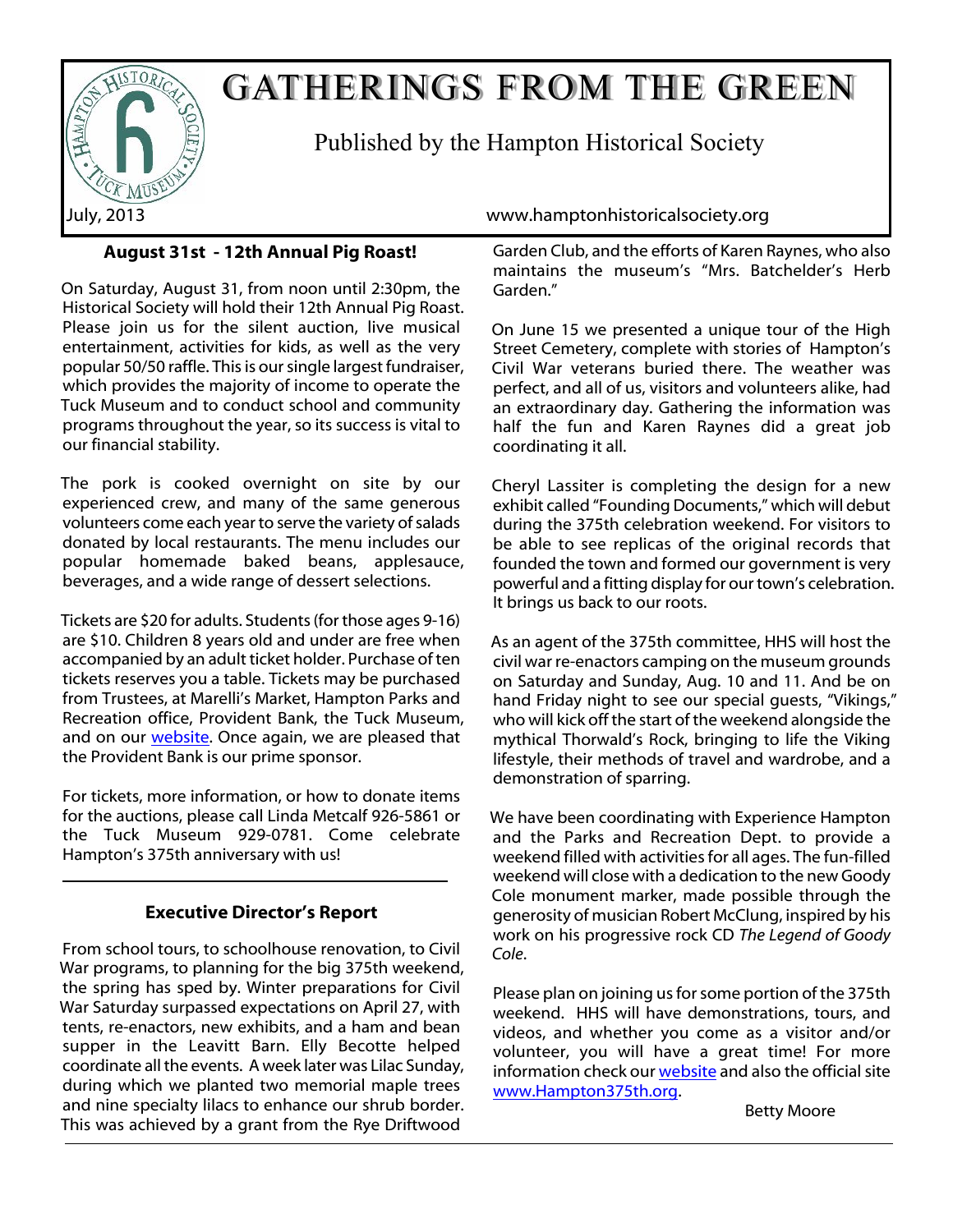# **President's Report**

# **Documenting the Invisible.**

In 1925, few in this town of farmers and fishermen probably understood the grandiose life of characters from the era of the Great Gatsby, but such was the diversity of our growing regional culture. But we cannot surmise that wealth provided an escape - they did not suffer less, dream more, or have higher expectations for their children. As the middle class was expanding, giving birth to leisure time, peoples' reflections also expanded. Their thoughts involved more than just meeting daily needs. Letters and journals are full of political opinions, financial risk, and venturesome travel by way of even newer inventions.

It was during that year, eighty-eight years ago, that Ira Jones and Edward Tuck reached a profound understanding about preserving the history of this community. Their discussions led to the purchase of the Fogg house on Park Avenue in Hampton, original site of the Meeting House Green, and to the founding years of the Hampton Historical Society and Tuck Museum.

In pursuit of the Society's mission, our volunteers constantly dig through the growing collection of diaries, scrapbooks, old photos, and family letters, even old cemetery records, and eventually the dead come to life. We learn about characters from an era that read by candle light, communicated by letter, and traveled by horse – all with the power to open our minds, gain insight to a world of wider possibilities. As the times change, the modes of transportation differ, but the human insight bears a common thread.

The fruit of historical research is a deeper understanding not only of facts, but of the emotions, changing morals, pains of poverty, war, and disease, all captured from script on darkened pages or carved in stone, ideas which may be revealed in photos or handed down through scraps of time. Through history we learn to exemplify the good of those who went before us, those who suffered and celebrated diverse events in their lives, and especially from those who forged a clear path through tough times.

During the yearlong preparation phase for our very successful Civil War Saturday event in April, Cheryl Lassiter, Betty Moore, and Elly Becotte scoured countless details about the Civil War battles and regimental histories of the men of Hampton. They collected invaluable information. As the research unveiled each piece of a soldier's life, it became our hope to use those experiences and create a uniquely personal glance into the pains of war.

Their work enabled Karen Raynes to then produce the recent Stones and Stories Tour of the High Street cemetery.

On a beautiful day in June, led by a scholarly team of volunteers, a simple walk through the cemetery enabled all of us to open our eyes to a new understanding of a long forgotten war, of such difficult decisions made for an entire nation. Guests remarked how sad were some of the historical revelations, but also how this particular tour unveiled the special character of Hampton today - in that so many actually took the time to relive the past.

That is the strength of communication and the reason we must continue to educate our members and guests and encourage them to continually re-experience history.

### **Building for Tomorrow**

The strategic planning committee decided about two years ago that it was necessary to expand the walls of the Tuck Museum, as the attic is full, the climatecontrolled storage areas are bursting, and the time has arrived to review modern methods of digital storage.

We have been fortunate to hire a Winnacunnet grad and well-known architect, Steve McHenry, who is the founder of McHenry Architecture, located in Portsmouth. Our goal is to build off the west portion of the single story structure of the museum. This will provide us adequate expansion space with minimum interruption in Museum services.

Ben Moore, treasurer, assures us that \$50,000 from our current cash balance will provide the basis for the building project, leave us with reasonable working capital, and not detract from our normal work on the collection and the maintenance of the existing property. CAD drawings will be completed within two months and more information will follow. This fall we will be expanding our fundraising efforts to include support from the founding families and from the generous Hampton community in order to complete this project.

The design will hopefully include a workroom in an unfinished basement. The first floor open area will consist of portable-walled, expandable work areas which will be adapted mostly for staff use -- for research, print, photography, recording, accessioning, and computer technologies. The new attic space will be usable, but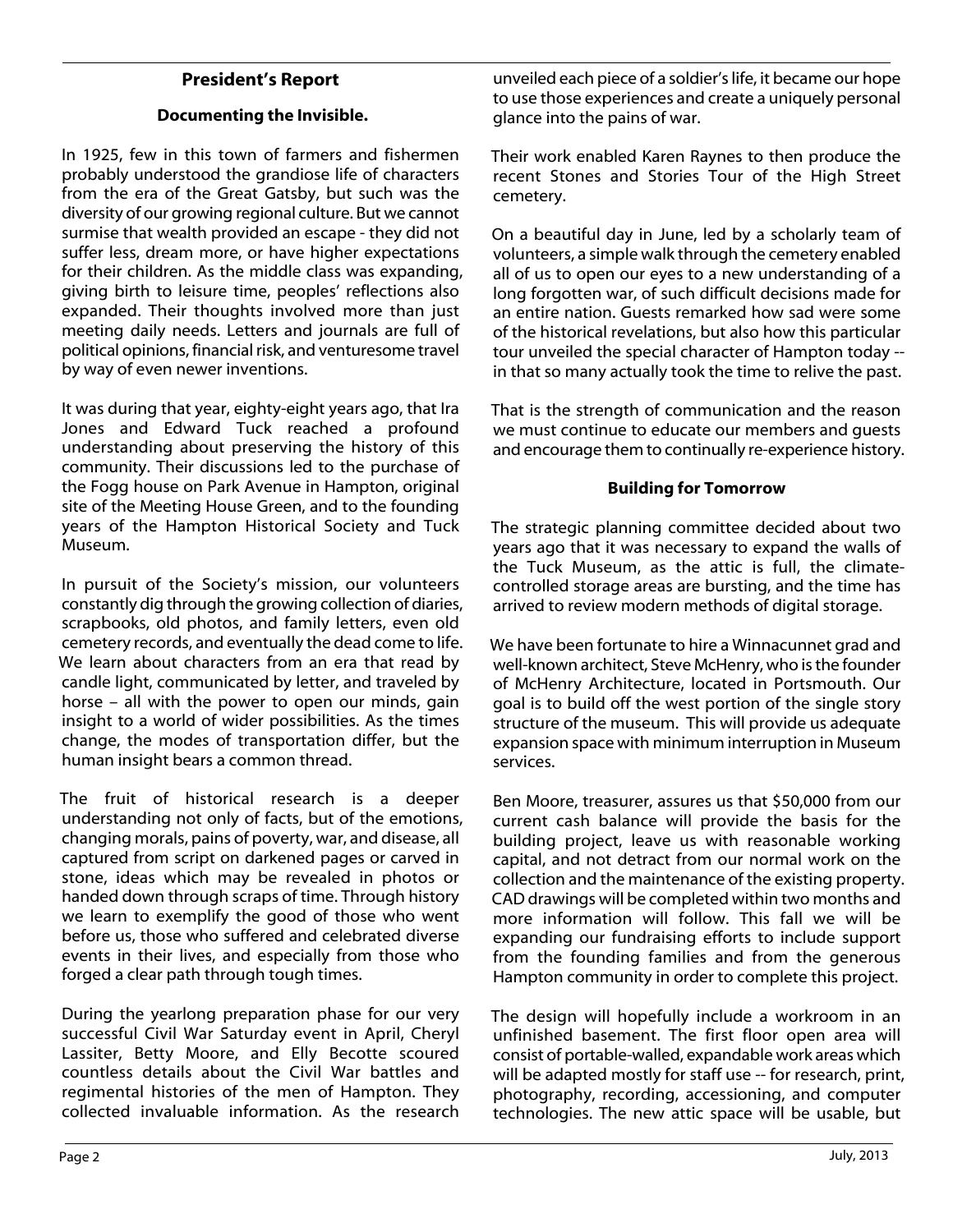probably finished in the future. A great deal of reorganization of the current museum will take place, but our goal is to balance the needs of the growing number of visitors and required work areas, and to provide adequate space for both display and storage of our increasing collections.

Fortunately many trained volunteers are specializing in scanning and photographing items that easily crumble with time, while others are recording and transcribing oral histories that are priceless. All forms of digital formats enable us to continually re-adapt the recorded history and create a wider variety of entertaining and educational products and programs.

Please stop by the museum and investigate what possibilities we may have for your particular skills. Volunteers are key to our future.

Candice Stellmach

# **We Need YOU!**

During the weekend of August 9-11, the museum complex **will** open to visitors as part of Hampton's 375th celebration. That means being open 20 hours over a 3 day period. The challenge on our part (and we like challenges) is that we need plenty of help.

Volunteers will be stationed as greeters throughout the museum complex. Worried about what to say? Don't be - we will have a "cheat sheet" available for each building. You can help us out while visiting with people you haven't seen in ages. Call Betty at 926-2543 to volunteer for a time slot and find out how you can be part of history!



Click the pig to order your Pig Roast tickets online via PayPal!

**Hampton Historical Society PO Box 1601 Hampton, NH 03843-1601 603-929-0781 Pig Roast Order Form** August 31, 2013

| I would like to order tickets for the Hampton Historical Society Pig Roast<br>Adult tickets at \$20 each<br>Advance Sale Member tickets at \$18 each<br>(must be ordered by August 12)<br>Student tickets (ages 9-16) at \$10 each |       |
|------------------------------------------------------------------------------------------------------------------------------------------------------------------------------------------------------------------------------------|-------|
| Children 8 and under free when accompanied by an adult ticket holder                                                                                                                                                               |       |
|                                                                                                                                                                                                                                    | Total |
| <b>Checks made out to Hampton Historical Society</b><br>Mailing address P.O. Box 1601 Hampton, NH 03843-1601                                                                                                                       |       |
| <b>Ticket options</b> (select one):                                                                                                                                                                                                |       |
| Mail tickets directly to:                                                                                                                                                                                                          |       |
| Name:                                                                                                                                                                                                                              |       |
| Address:                                                                                                                                                                                                                           |       |

**or**

Hold my tickets at the serving line. But notify me for confirmation Phone# or email address: